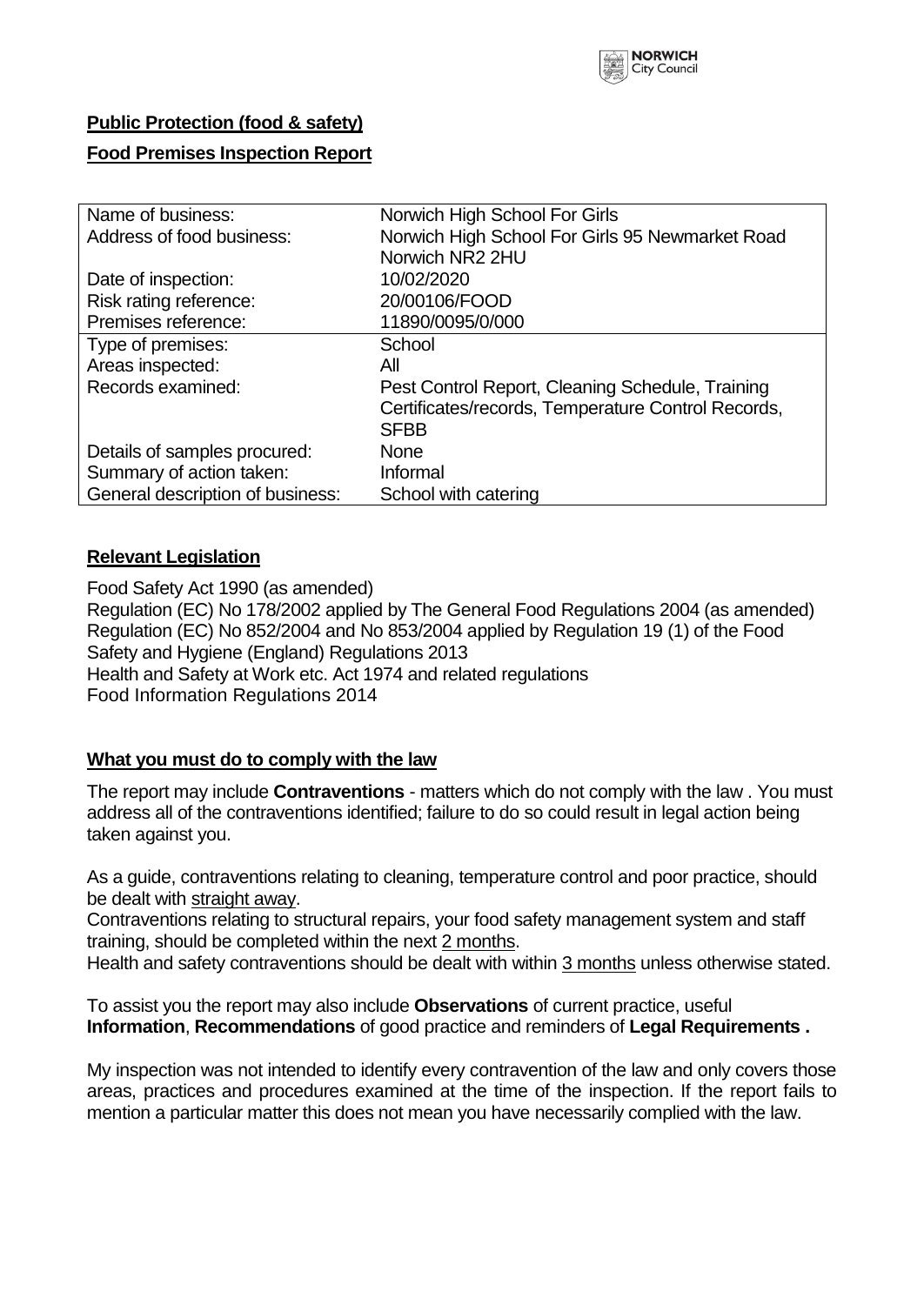# **FOOD SAFETY**

#### **How we calculate your Food Hygiene Rating:**

The food safety section has been divided into the three areas which you are scored against for the hygiene rating: 1. food hygiene and safety procedures, 2. structural requirements and 3. confidence in management/control procedures. Each section begins with a summary of what was observed and the score you have been given. Details of how these scores combine to produce your overall food hygiene rating are shown in the table.

| <b>Compliance Area</b>                     |                         |                  |           | <b>You Score</b> |                |    |           |    |                |  |  |
|--------------------------------------------|-------------------------|------------------|-----------|------------------|----------------|----|-----------|----|----------------|--|--|
| Food Hygiene and Safety                    |                         |                  | 0         | 5                | 10             | 15 | 20        | 25 |                |  |  |
| <b>Structure and Cleaning</b>              |                         |                  | 0         | 5                | 10             | 15 | 20        | 25 |                |  |  |
| Confidence in management & control systems |                         |                  | 0         | 5                | 10             | 15 | 20        | 30 |                |  |  |
|                                            |                         |                  |           |                  |                |    |           |    |                |  |  |
| <b>Your Total score</b>                    | $0 - 15$                | 20               | $25 - 30$ |                  | $35 - 40$      |    | $45 - 50$ |    | > 50           |  |  |
| <b>Your Worst score</b>                    | $\overline{\mathbf{5}}$ | 10 <sup>10</sup> | 10        |                  | 15             |    | 20        |    | $\blacksquare$ |  |  |
|                                            |                         |                  |           |                  |                |    |           |    |                |  |  |
| <b>Your Rating is</b>                      | 5                       | $\overline{4}$   | 3         |                  | $\overline{2}$ |    |           |    | $\overline{0}$ |  |  |

Your Food Hygiene Rating is 5 - a very good standard



## **1. Food Hygiene and Safety**

Food hygiene standards are high. You demonstrated a very good standard of compliance with legal requirements. You have safe food handling practices and procedures and all the necessary control measures to prevent cross-contamination are in place. Some minor contraventions require your attention. **(Score 5)**

### Contamination risks

 **Recommendation** I recommend that you provide another cling film for use with raw meat

#### Poor Practices

**Contravention** The following matters represented poor practice and if allowed to continue may cause food to become contaminated or lead to its deterioration::

- open tomato sauce stored at ambient temperature, it states on the bottle once open store in the fridge
- no dates of when opened on open food e.g sauces
- pepper stir fry was being stored beyond its 'best before' date of 9/2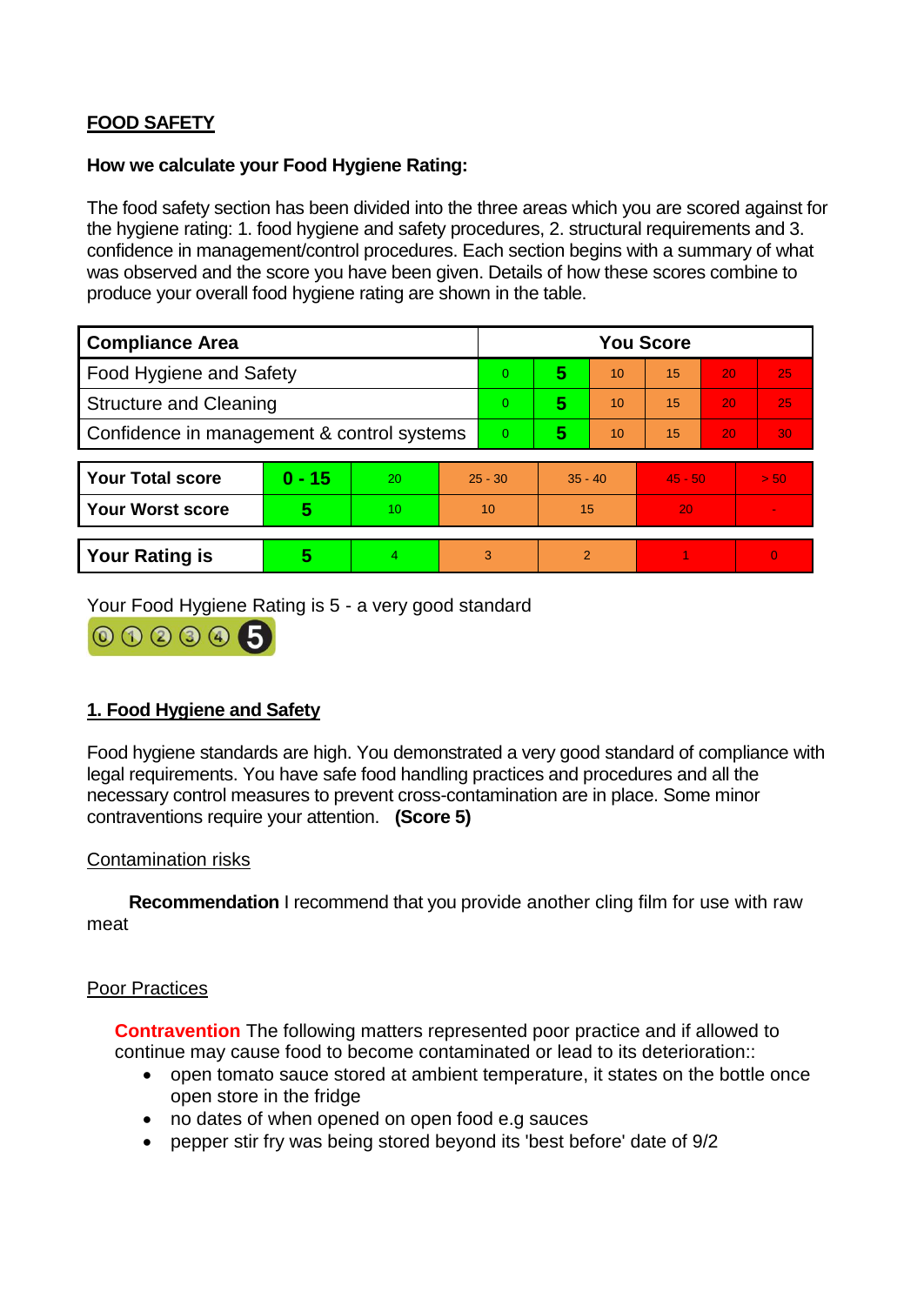**Guidance** It is permitted to sell food after its BEST BEFORE date, but becomes an offence if it is not of the nature, substance or quality demanded by the consumer.You must check the food before you use it

## **2. Structure and Cleaning**

The structure, facilities, cleaning and maintenance are all of a good standard and only minor repairs and/or improvements are required. Pest control and waste disposal provisions are satisfactory. The minor contraventions require your attention. **(Score 5)**

### Cleaning of Structure

**Contravention** The following items were dirty and require more frequent and thorough cleaning:

- ceiling tiles near dishwasher
- ceiling tiles in dry store
- flooring behind and under equipment

## Cleaning of Equipment and Food Contact Surfaces

**Contravention** The following items are dirty and must be cleaned:

- seals to sandwich fridge
- seals to gram freezer
- ceiling to interior to samsung microwave

**Observation** You had dedicated equipment for the preparation of raw and ready-to-eat foods.

### Cleaning Chemicals / Materials / Equipment and Methods

**Observation** I was pleased to see that the premises was kept clean and that your cleaning materials, methods and equipment were able to minimise the spread of harmful bacteria between surfaces.

### **Maintenance**

**Contravention** The following had not been suitably maintained and must be repaired or replaced:

peeling paint to wall near walk-in fridge